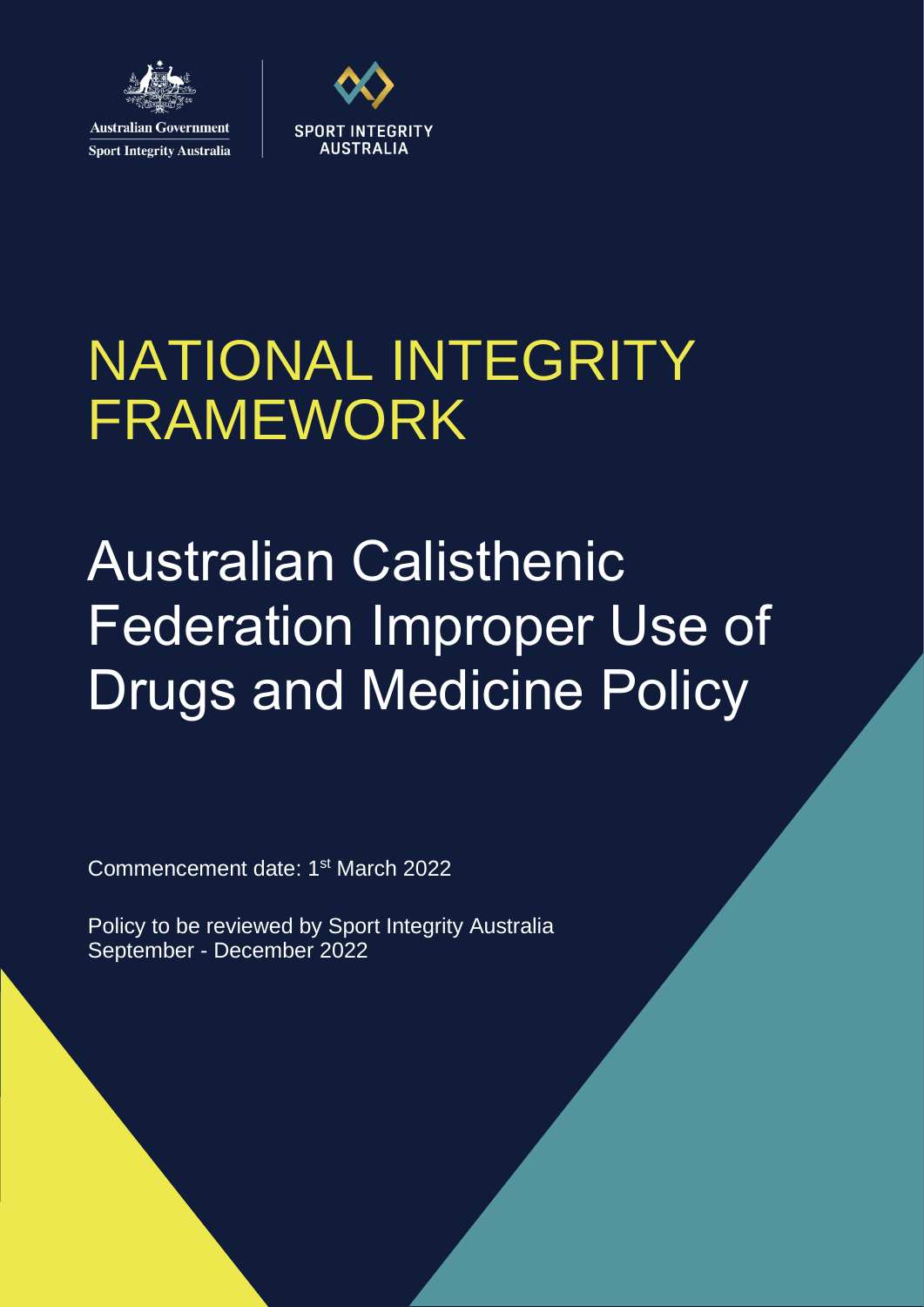# **TABLE OF CONTENTS**

| <b>Definitions</b>                                         | 1                         |
|------------------------------------------------------------|---------------------------|
| <b>Jurisdiction</b>                                        | $\overline{\mathbf{2}}$   |
| <b>Obligations</b>                                         | $\mathbf{3}$              |
| <b>Illegal Drugs</b>                                       | $\ensuremath{\mathsf{3}}$ |
| Sport Science and Sport Medicine Personnel                 | $\mathbf{3}$              |
| Medication                                                 | 3                         |
| Injections                                                 | 3                         |
| Supplements                                                | 4                         |
| <b>Prohibited Conduct</b>                                  | 4                         |
| Prohibited Conduct of Relevant Persons                     | 4                         |
| <b>Prohibited Conduct of Relevant Athletes</b>             | 4                         |
| Prohibited Conduct of Relevant Personnel                   | 4                         |
| Prohibited Conduct of Relevant Organisations               | 4                         |
| <b>Additional Obligations</b>                              | $\overline{\mathbf{5}}$   |
| No publishing or transmitting certain Illegal Drug content | 5                         |
| Reporting                                                  | 5                         |
| <b>Complaints, Disputes &amp; Discipline Policy</b>        | 5                         |
| <b>National Integrity Framework</b>                        | $5\phantom{.0}$           |
| <b>Other Matters</b>                                       | $5\phantom{.0}$           |
| Legitimate therapeutic purpose                             | 5                         |
| Patient confidentiality                                    | $\mathbf 5$               |
| Support                                                    | 5                         |
|                                                            |                           |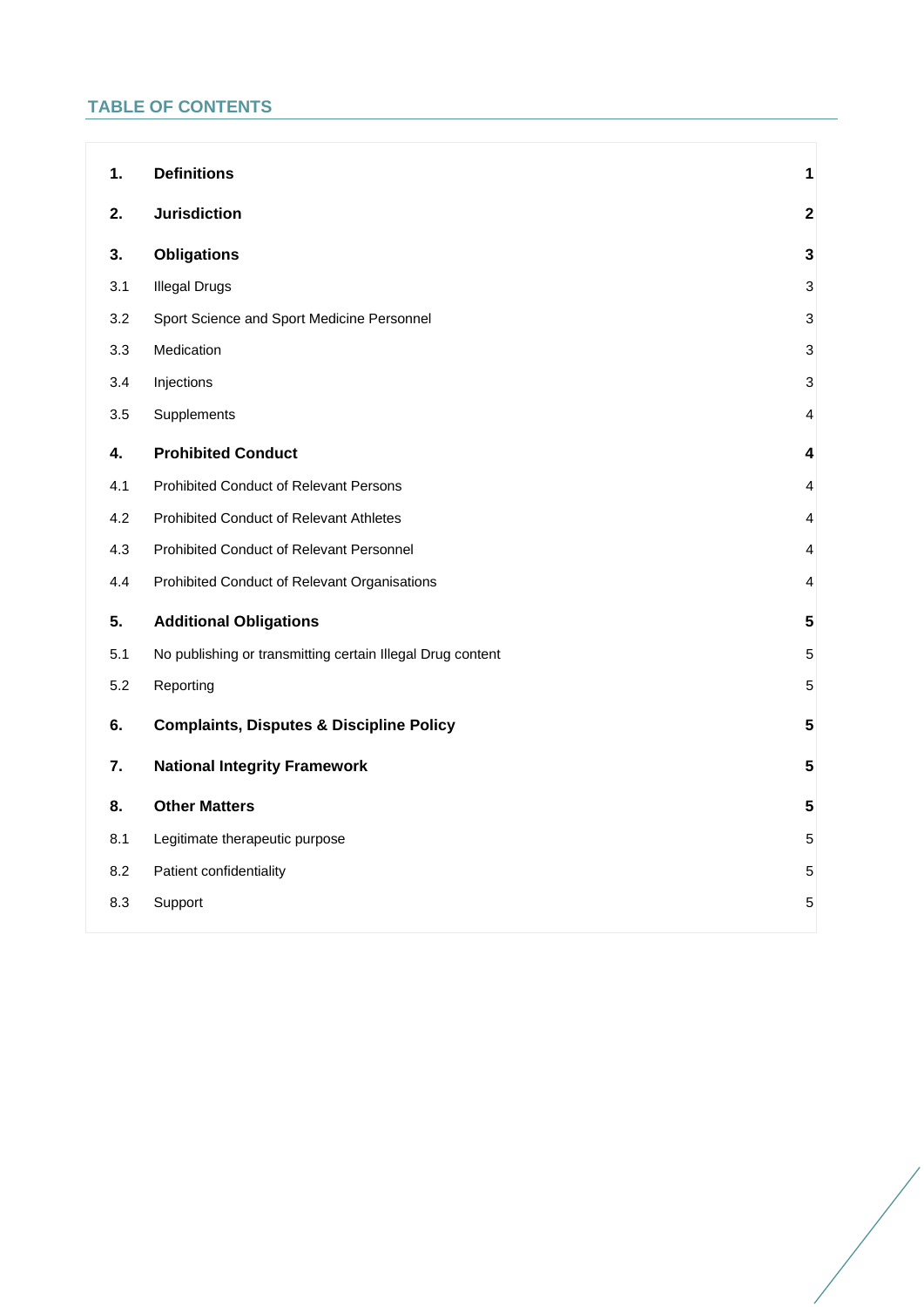# **SUMMARY**

- There is an increasing concern about the improper use of drugs and medicine in sport.
- Australian Calisthenic Federation (ACF) is committed to the health, safety and wellbeing of Relevant Persons and to providing a safe and clean environment for Participants in Calisthenics, including by ensuring science and medicine services are provided to athletes by appropriately qualified and supervised staff that are subject to the National Integrity Framework.
- Illegal Drugs represent a widespread community problem and can pose a serious health issue for individuals. ACF is aware of the availability and the prevalence of use of Illegal Drugs and seeks to deter Relevant Persons from the use of such substances.
- The use of Illegal Drugs has a significant impact on the culture of sporting environments and the performance of individuals. Such use also brings Participants, ACF and Calisthenics into disrepute and does not provide a positive example for members of the community that may view our athletes as role models.
- The purpose of this Policy is to provide a framework to:
	- o address and deter any unlawful distribution and use of Illegal Drugs in connection with Calisthenics;
	- o aim to reduce the harm caused by Illegal Drugs to Relevant Persons and the broader community;
	- o ensure that appropriately qualified personnel are appointed to provide science and medicine services to athletes within Calisthenics; and
	- o ensure that injections are only administered to athletes within Calisthenics as part of appropriate medical treatment.
- The Australia Institute of Sport (AIS) leads the sport sector in best practice for Sport Science and Sport Medicine and works collaboratively with Sport Integrity Australia in relation to compliance with policy and standards relating to Sport Science and Sport Medicine.

# <span id="page-2-0"></span>**1. Definitions**

 $\overline{\phantom{a}}$ 

Defined terms not otherwise defined in this Policy have the meaning given to them in the National Integrity Framework. In this Policy the following words have the corresponding meaning:

**AIS Sports Science Sports Medicine Practitioner Minimum Standards** mean the mandatory minimum standards for sports science and sports medicine staff and contractors engaged to deliver services in those disciplines of as published and amended by the AIS from time to time and available [here.](https://www.ais.gov.au/position_statements#ais_sports_science_sports_medicine_practitioner_minimum_standards)

**Chief Medical Officer** is the Medical Practitioner appointed by ACF to advise and lead medical services for Calisthenics.

**Illegal Drug** means any substance listed under Schedule 9 and 10 of the current Commonwealth Poisons Standard, as well as any substance listed in [Schedule 1 of the Criminal Code Regulations 2019 \(CT\),](https://www.legislation.gov.au/Details/F2020C00785) as well as those substances howsoever proscribed under relevant state or territory legislation, as amended from time to time.**Medical Practitioner**  means a person registered in the medical doctor category by the Australian Health Practitioner Regulation Agency with no restrictions on practice.

**Medications** include substances that are classified by the Therapeutic Goods Administration (TGA) as a therapeutic good (listed under Schedules 1-8 of the current Commonwealth Poisons Standard), which are ingested, infused, inhaled, injected, inserted or absorbed by the human body. They may take the form of pills, tablets, capsules, liquids, creams, gels, injectable liquids, sprays, adhesive patches, infusions, inhaled powders, vapours or liquids, pessaries, or suppositories.

**Policy** means this Improper Use of Drugs and Medicine Policy.

Possession means the actual, physical Possession, or the constructive Possession of an Illegal Drug<sup>1</sup>.

<sup>1</sup> Constructive possession refers to a situation where a Relevant Person has no hands-on custody of Illegal Drugs but has knowledge of the location of Illegal Drugs and the ability to exercise control/or a degree of control over them. For example, if the Relevant Person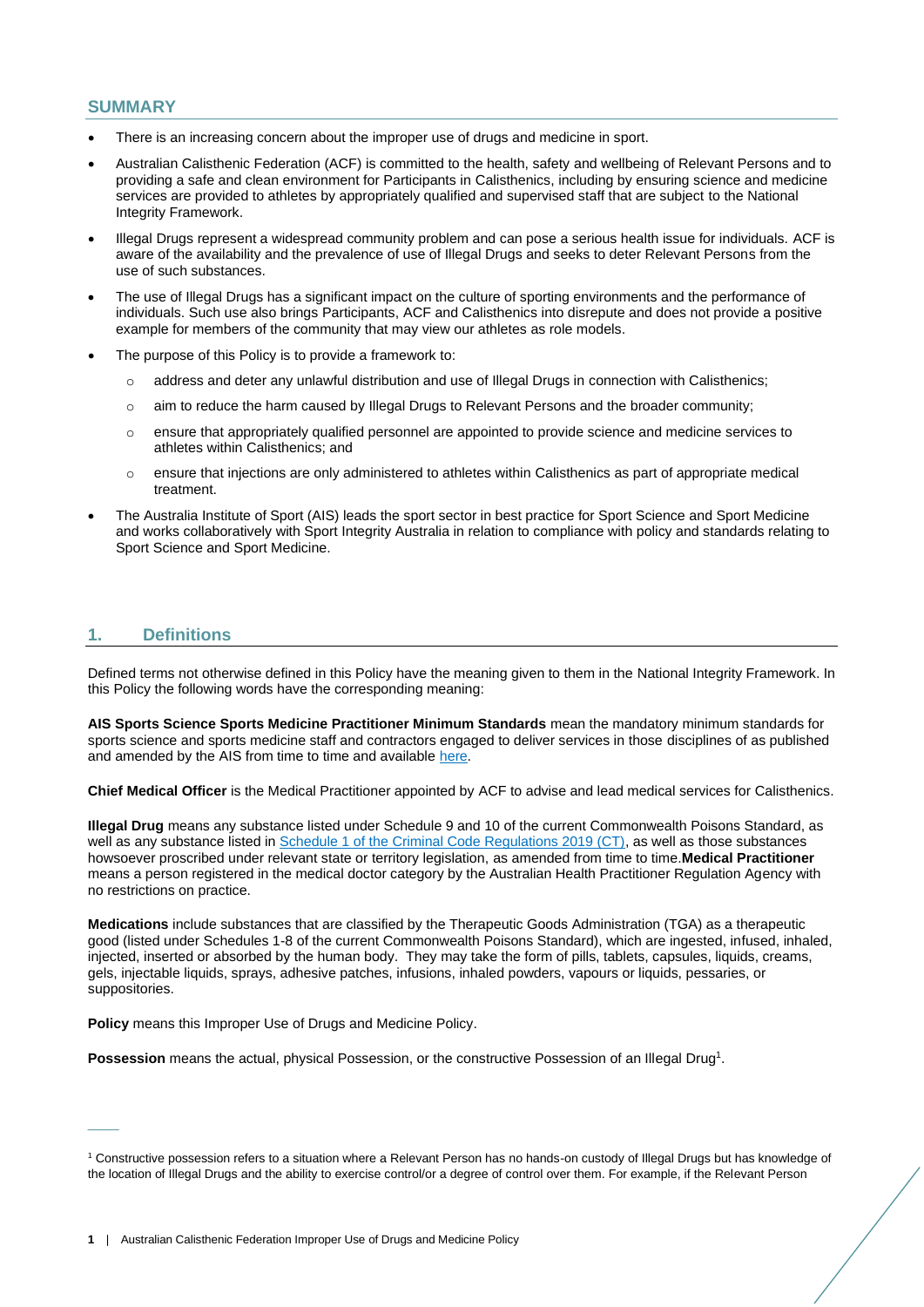**Prohibited Conduct** means conduct proscribed at clause [4.1](#page-5-2) of this Policy.

**Relevant Athlete** means:

- (a) International-Level Athletes which means Athletes who compete in sport at the international level, as determined by each International Federation, consistent with the International Standard for Testing and Investigations;
- (b) National-Level Athletes which means:
	- i. an Athlete in the SIA CEO's Registered Testing Pool, National Testing Pool or Domestic Testing Pool; or
	- ii. an Athlete who participates in or prepares for a sporting event or sporting competition declared under clause 1.05A of the NAD scheme and published on the SIA website.

*Drafting Note: NSO's may wish to alter this definition, to capture a broader scope of athletes- for example, at the subelite level. This can be done with the agreement of SIA.*

### **Relevant Personnel** means:

- (a) Coaches;
- (b) Employees;
- (c) Medical Practitioner;
- (d) Officials;
- (e) Sports Science Sports Medicine Personnel;
- (f) Support Personnel; and
- (g) Any other person who has agreed to be bound by this Policy (other than an Athlete).

**Supplement** includes any synthetic or natural chemical in the form of a formulated food, a tablet, capsule, gummy, liquid, tincture, or powder that is ingested infused, inhaled, injected, inserted or absorbed by the human body for the intended purpose of enhancing health and function, including athletic performance. This includes Dietary Supplements and Non-Compliant Supplements.

**Dietary Supplement** includes any supplement which is ingested and is compliant with the Australia New Zealand Food Standards Code or the Therapeutic Goods Act.

**Non-Compliant Supplement** includes any supplement which is not a compliant medicine or food. Foods which are compliant with the Australia New Zealand Food Standards Code are excluded. Medicines which are compliant with the Therapeutic Goods Act are excluded.

**Traffic/Trafficking** means selling, giving, transporting, sending, delivering or distributing (or Possessing for any such purpose) an Illegal Drug (either physically or by any electronic or other means) by a Relevant Person to any third party; provided, however, this definition shall not include the actions of a "bona fide" Medical Practitioner involving an Illegal Drug used for genuine and legal therapeutic purposes or other acceptable justification.

**TUE** or **Therapeutic Use Exemption** means an exemption that allows an athlete to use, for therapeutic purposes only, an otherwise prohibited substance or method (of administering a substance).

**Use** means the utilisation, ingestion, injection, or consumption by any means whatsoever of any Illegal Drug.

# <span id="page-3-0"></span>**2. Jurisdiction**

 $\overline{\phantom{a}}$ 

This Policy applies to:

- (a) Relevant Persons; and
- (b) Relevant Organisations.

have stored drugs stored in a safety deposit box. Whilst the Relevant Person does not have actual physical custody of the Illegal Drugs, they have knowledge of the location of the Illegal Drugs and the ability to exercise control over them. Thus, under the legal doctrine of constructive possession, the Relevant Person is still considered in possession of the contents of their safety deposit box.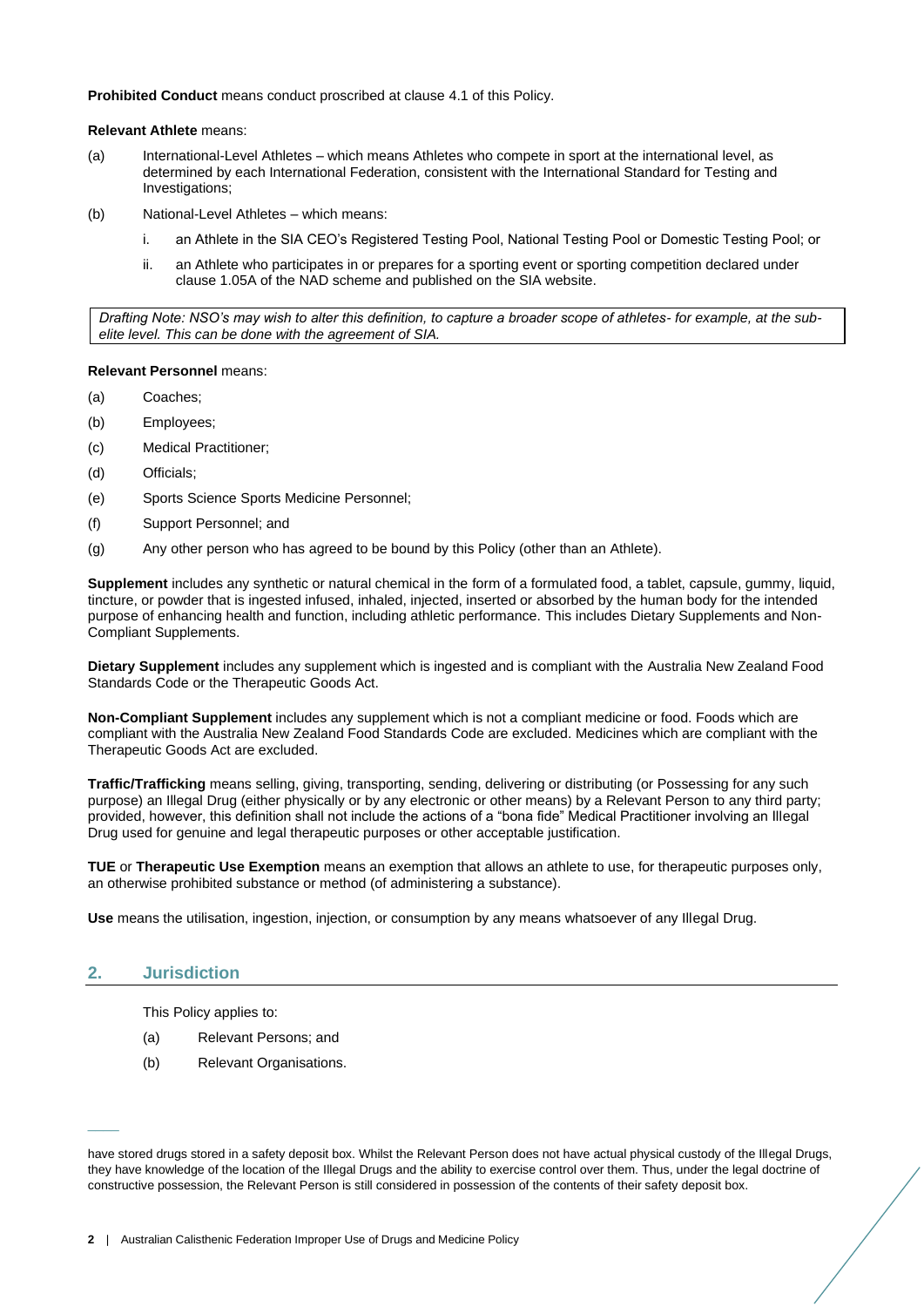# <span id="page-4-0"></span>**3. Obligations**

#### <span id="page-4-1"></span>**3.1 Illegal Drugs**

Relevant Persons must not Use, Possess or Traffic Illegal Drugs.

# <span id="page-4-2"></span>**3.2 Sport Science and Sport Medicine Personnel**

ACF and Calisthenics Organisations must, in the sports science and sports medicine fields:

- (a) only employ, or engage in a voluntary capacity, those individuals who:
	- (i) comply with the AIS Sports Science Sports Medicine Practitioner Minimum Standards; or
	- (ii) are a Chiropractor, Nurse, Osteopath or Paramedic who is registered with the Australian Health Practitioners Regulation Agency,

to work with Relevant Athletes;

- (b) employ or engage such individuals under a written document, which must incorporate compliance with the AIS Sports Science Sports Medicine Practitioner Minimum Standards as an obligation imposed on the relevant individual; and
- (c) ensure that educational or vocational qualifications, or applicable professional registrations, of all such individuals are verified, checked and recorded at least annually.

#### <span id="page-4-3"></span>**3.3 Medication**

- (a) For Medications requiring a prescription, a Relevant Athlete must only use Medication prescribed to them personally and in the manner directed by a Medical Practitioner.
- (b) Relevant Athletes should refer to Global DRO websit[e here](https://globaldro.com/AU/search) or the Sport Integrity Australia App to assist them to determine whether Medications (prescription and non-prescription) are permitted for use in sport, have conditions associated with their use in sport or are prohibited. Medications with conditions or which are prohibited may be able to be taken if a TUE is sought and granted.
- (c) ACF requires all Relevant Athletes to determine if they need an [in-advance](https://www.sportintegrity.gov.au/resources/therapeutic-use-exemption/advance-therapeutic-use-exemption) or [retroactive](https://www.sportintegrity.gov.au/resources/therapeutic-use-exemption/retroactive-therapeutic-use-exemption) TUE by referring to the Sport Integrity Australia websit[e here.](https://www.sportintegrity.gov.au/resources/therapeutic-use-exemption) Once determined the Relevant Athlete should comply with the relevant requirements.
- (d) Relevant Athletes should notify the Chief Medical Officer or person nominated by ACF when Medications have been provided by a Medical Practitioner not appointed by the ACF or Calisthenics Organisation.
- (e) Relevant Athletes must not use expired Medication.

#### <span id="page-4-4"></span>**3.4 Injections**

 $\overline{\phantom{a}}$ 

- (a) Relevant Personnel or Relevant Athletes with a documented medical condition requiring the possession of injection equipment must notify the Chief Medical Officer or nominated person of their condition and subsequently be listed on the ACF or Calisthenics Organisation self-injection register.
- (b) If a Relevant Athlete is unable to self-inject (for example due to age, impairment or incapacity) then a carer<sup>2</sup> may also be listed on the self-injection register.
- <span id="page-4-5"></span>(c) Relevant Personnel and Relevant Athletes must not be in possession of any hypodermic needles or other injection equipment, unless:
	- (i) the individual is a Medical Practitioner; or
	- (ii) the individual's possession has been authorised by the Chief Medical Officer or other Medical Practitioner and is listed on the ACF or Calisthenics Organisation self-injection register.
- <span id="page-4-6"></span>(d) Relevant Athletes must not self-inject any substance unless authorised to do so by the Chief Medical Officer or other Medical Practitioner for the treatment of a documented medical condition.
- <span id="page-4-7"></span>(e) Subject to clause 3.4(b), Relevant Athletes must not allow any person other than the Chief Medical Officer or another Medical Practitioner to administer an injection to them. Any such injection must only be administered by the Medical Practitioner for a purpose permitted under this Policy.

<sup>&</sup>lt;sup>2</sup> Carers who are not the Relevant Athlete's parent or guardian must still obtain prior consent from a parent or guardian where required to do so by law or policy, including under the Child Safeguarding Policy.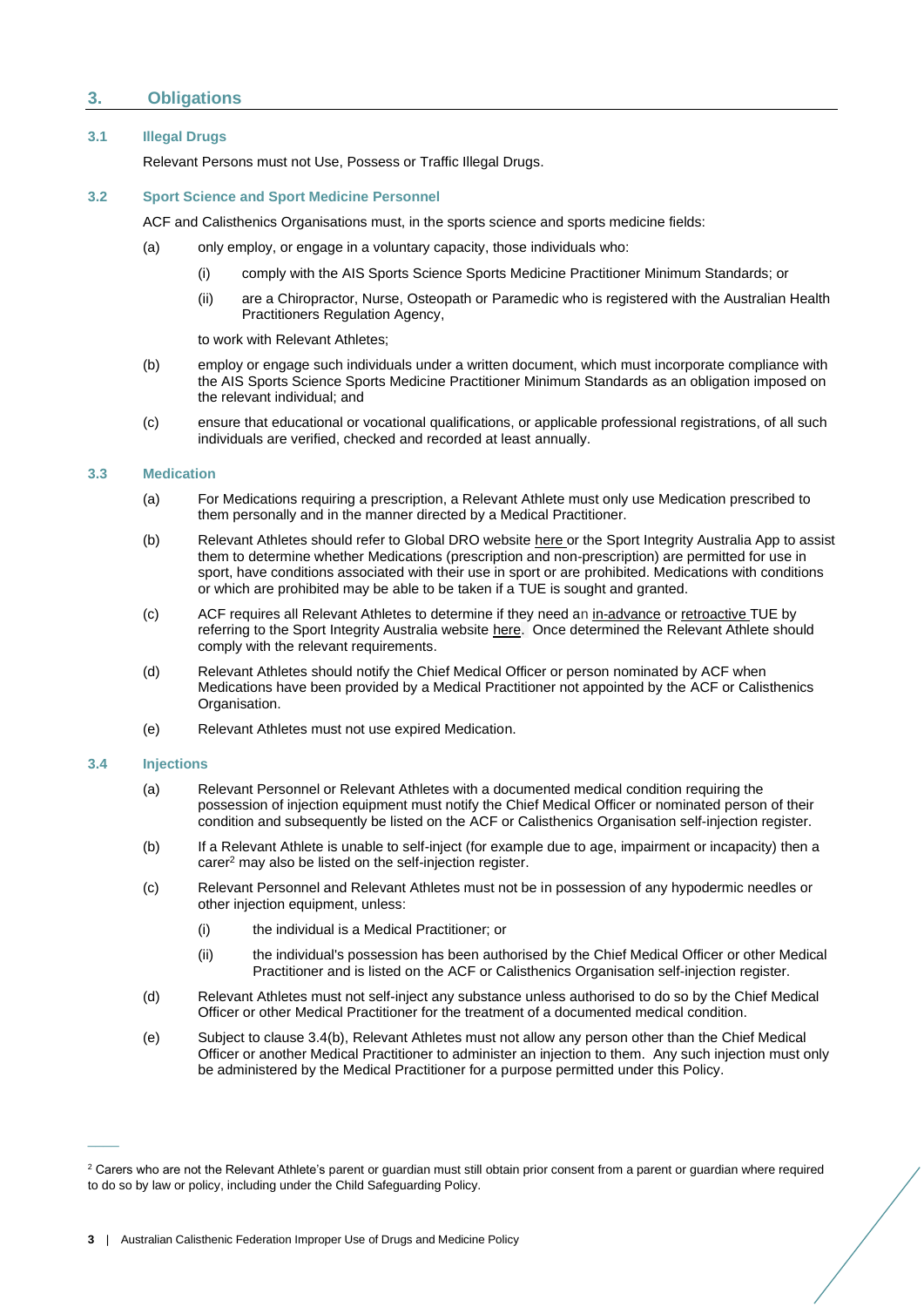- (f) Medical Practitioners must not perform any injections, except:
	- (i) where medically required for vaccination purposes; or
	- (ii) where medically required for treatment or investigation of a documented medical condition.

#### <span id="page-5-0"></span>**3.5 Supplements**

- (a) ACF recognises that Dietary Supplements may be taken by Relevant Athletes and is committed to establishing a best practice approach and documented procedure for the use of Supplements, with a focus on safety and evidence-based use, given the risk that Supplements may contain substances included on the Prohibited List.
- (b) ACF acknowledges the value of accredited third-party auditing programs to reduce the risk of Supplements containing substances included on the Prohibited List. ACF warns that there is no guarantee that any Supplement is free from prohibited substances, despite any claims made by Supplement manufacturers or clearance by third party auditing companies
- (c) ACF adopts the AIS Sport Supplement Framework, which classifies Supplements into four categories according to their effectiveness, safety and current status on the Prohibited List and is available [here.](https://www.ais.gov.au/__data/assets/pdf_file/0004/698557/AIS-Sports-Supplement-Framework-2019.pdf)
- (d) Supplements may only be used by Relevant Athletes in accordance with:
	- (i) this Policy; and
	- (ii) any documented procedure for the use of Supplements, as adopted by ACF and Calisthenics Organisation from time to time.
- (e) Relevant Personnel must not supply or provide Non-compliant Supplements to a Relevant Athlete

# <span id="page-5-7"></span><span id="page-5-1"></span>**4. Prohibited Conduct**

# <span id="page-5-6"></span><span id="page-5-2"></span>**4.1 Prohibited Conduct of Relevant Persons**

A Relevant Person commits a breach of this Policy when they:

- (a) subject to clause [8.1:](#page-6-6)
	- (i) are convicted of any breach of a relevant state or territory or Commonwealth law relating to or involving an Illegal Drug; or
	- (ii) facilitate, administer, assist, aide, abet, encourage, induce, cover up or are in any way complicit in a breach of clauses [4.1\(a\)\(](#page-5-6)i), [4.2](#page-5-3) o[r 4.3;](#page-5-4) or
- (b) fail to report the matters outlined in clause [5.2.](#page-6-2)

#### <span id="page-5-3"></span>**4.2 Prohibited Conduct of Relevant Athletes**

A Relevant Athlete commits a breach of this Policy when they:

- (a) use prescription or over the counter Medication in an unlawful manner; or
- (b) do not comply with clauses  $3.4(c)$ ,  $3.4(d)$  or  $3.4(e)$ .

#### <span id="page-5-4"></span>**4.3 Prohibited Conduct of Relevant Personnel**

A Relevant Personnel commits a breach of this Policy when they:

- $(a)$  do not comply with clause 3.4 $(c)$ :
- <span id="page-5-8"></span>(b) do not comply with clause [3.5\(e\);](#page-5-7) or
- (c) facilitate, assist, aide, abet, encourage, cover up or are in any way complicit in a breach of clause [4.3\(b\).](#page-5-8)

#### <span id="page-5-5"></span>**4.4 Prohibited Conduct of Relevant Organisations**

A Relevant Organisation commits a breach of this Policy when they:

- (a) fail to report the matters outlined in clause [5.2;](#page-6-2) or
- (b) facilitate, assist, aide, abet, encourage, cover up or are in any way complicit in a breach of clause [4.2](#page-5-3) or [4.3.](#page-5-4)